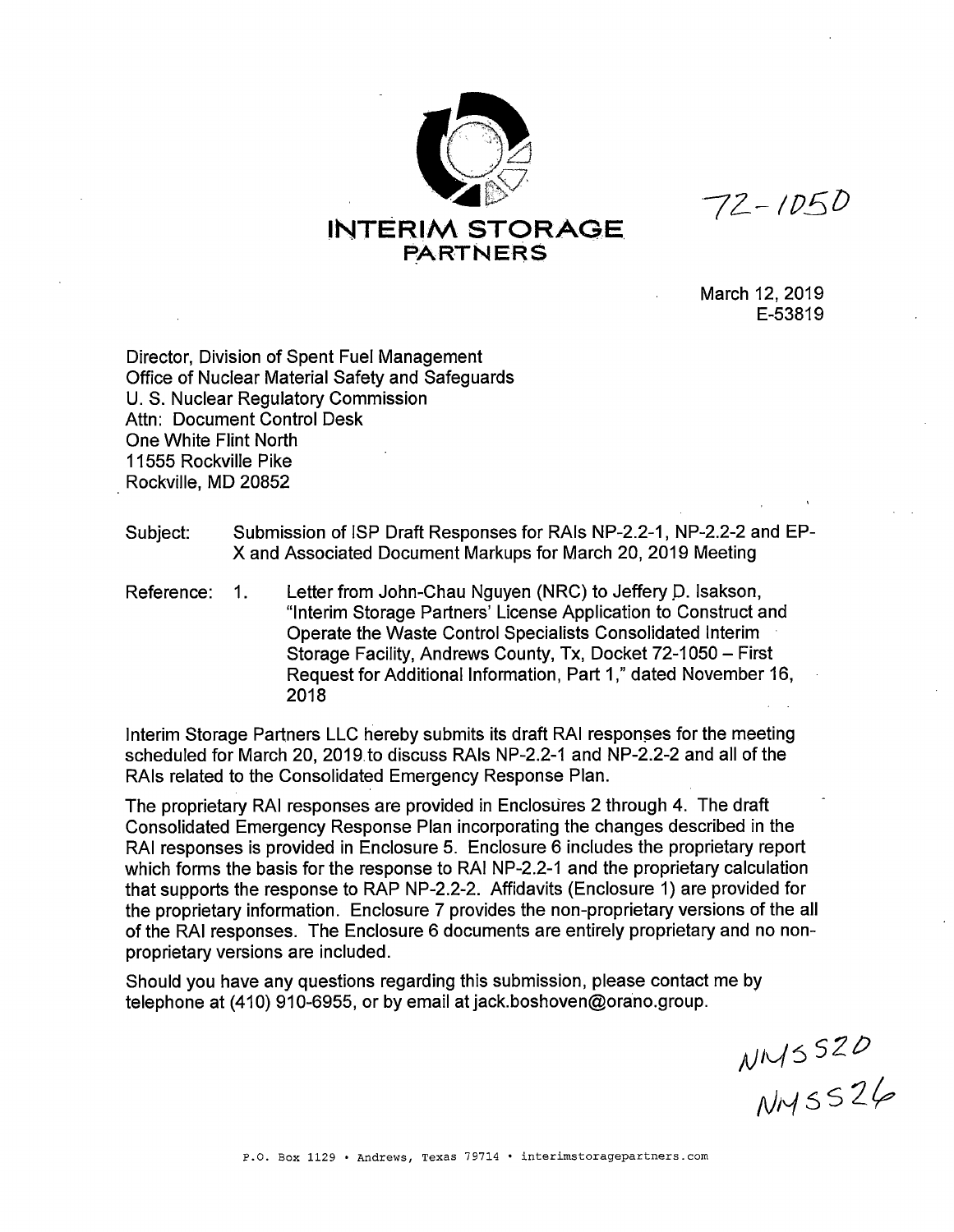#### Document Control Desk

E-53819 Page 2 of 2

Sincerely,

ack Boshoven Chief Engineer CISF, Licensing and Engineering Interim Storage Partners LLC

cc: John-Chau Nguyen, Senior Project Manager, U.S. NRC Richard Turtil, U.S. NRC Jeff Isakson, ISP LLC Elicia Sanchez, ISP LLC Renee Murdock, ISP LLC

. Enclosures:

- 1. Affidavits Pursuant to 10 CFR 2.390
	- a. Waste Control Specialists
	- b. Interim Storage Partners
- 2. Draft Response to RAI NP-2.2-1 with SAR Markups (Proprietary Version)

 $\ddot{\phantom{a}}$ 

- 3. Draft Response to RAI NP-2.2-2 with SAR Markups (Proprietary Version)
- 4. Draft Responses to RAI EP-X (Proprietary Version)
- 5. Draft Consolidated Emergency Plan Revision 2.08.2019
- 6. Calculations (Proprietary)
	- a. Aircraft Hazard Evaluation Report Revision 0
	- b. WCS01-0211 Revision 0
- 7. Draft RAI Responses to RAls NP-2.2-1, NP-2.2-2 and EP-X (Non-Proprietary Version)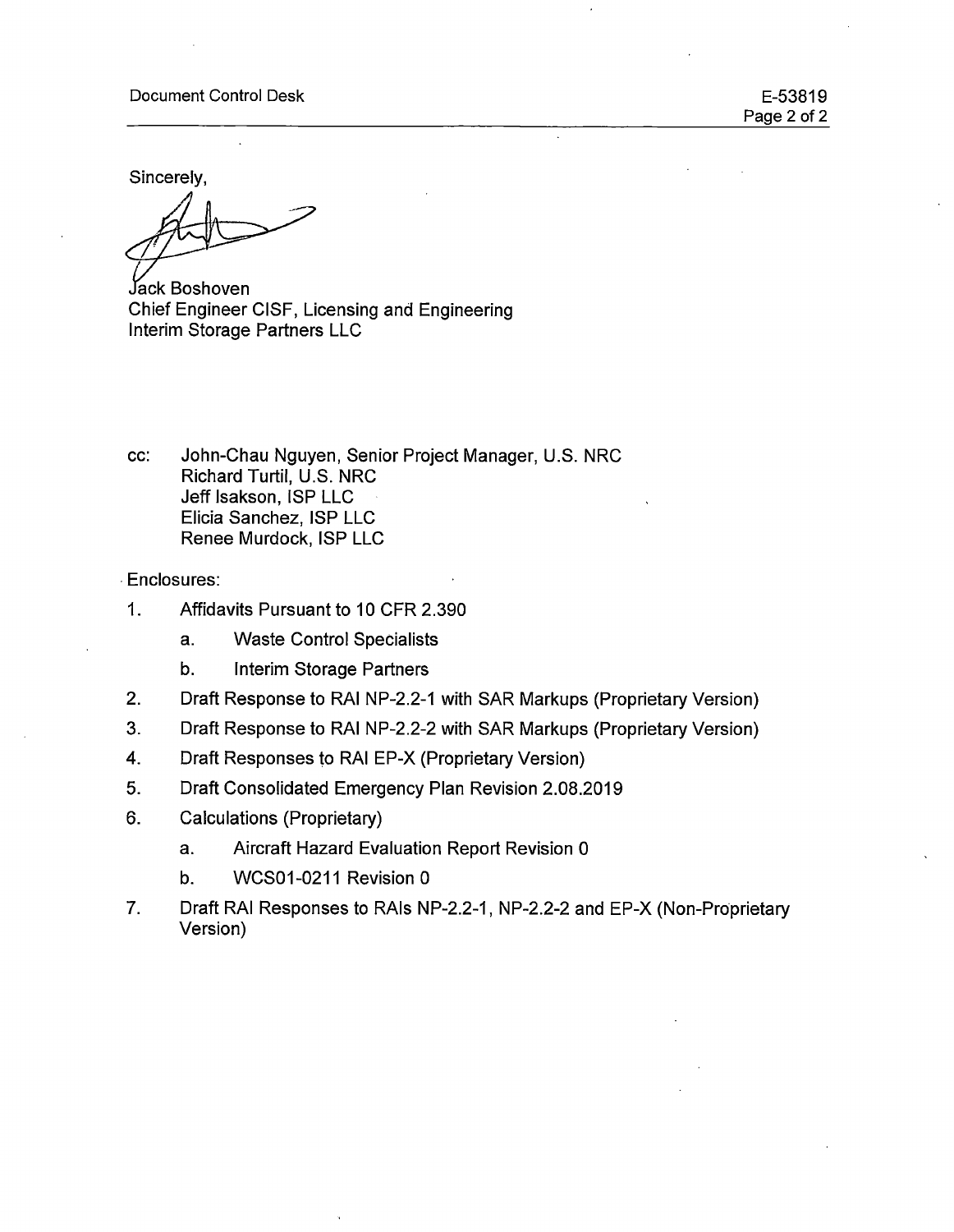## Enclosure 1

# Affidavits Pursuant to 10 CFR 2.390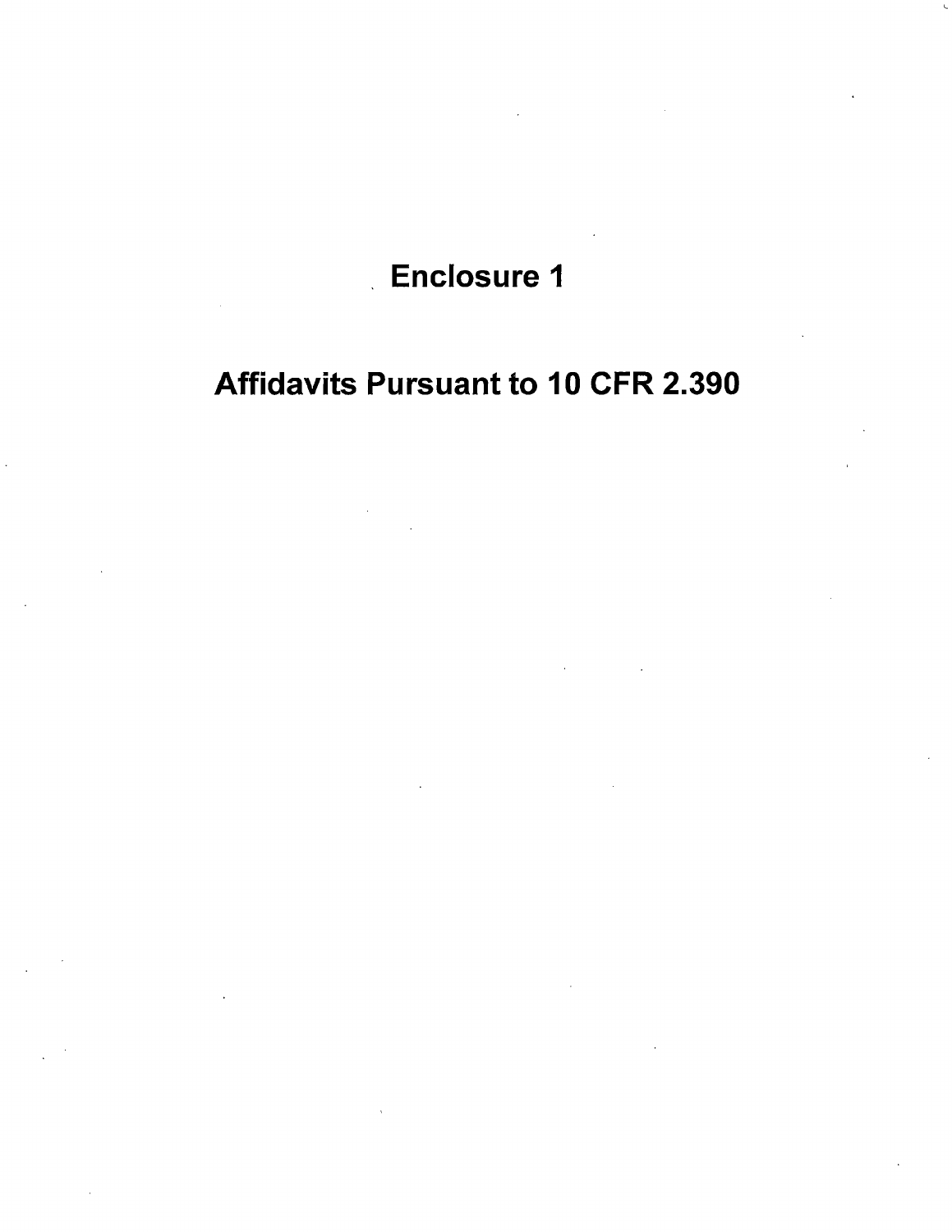## WASTE CONTROL SPECIALISTS LLC

### **AFFIDAVIT**

I, Elicia Sanchez, Senior Vice President of Key Initiatives and Communication at Waste Control Specialists LLC (WCS), am making the following representations that to the best of my knowledge and beliefs:

1. The following document which WCS wishes to have withheld from public disclosure is:

- **a) Emergency Information List which is part of the RAJ EP-8 response.**
- **b) Marked SAR sections associated with RAis NP-2.2-1 and NP-2.2-2 responses.**
- 2. The information contained in the document cited in 1 above is considered confidential information pursuant to Title 10 of the Code of Federal Regulations (CFR), Part 2.390(a)(4) and is thereby protected from public disclosure by regulation.
- 3. Pursuant to 10 CFR 2.390, the information contained in the document cited in 1 above is protected from public disclosure by regulation because it includes correspondences and reports to the NRC which contain trade secrets or commercial information pursuant to 10 CFR 2.390(a)(4).
- 4. The information contained in the document cited in 1 above has not been made available to public sources by WCS, nor has WCS authorized that it be made available.

 $a$ ully  $3.19$ Elicia Sanchez

Senior VP of Key Initiatives and Communication

I certify the above named person appeared before me and executed this document on this the  $\_\,12$  day of March, 2019

My commission expires:  $6-21-2020$ 

Notary Public